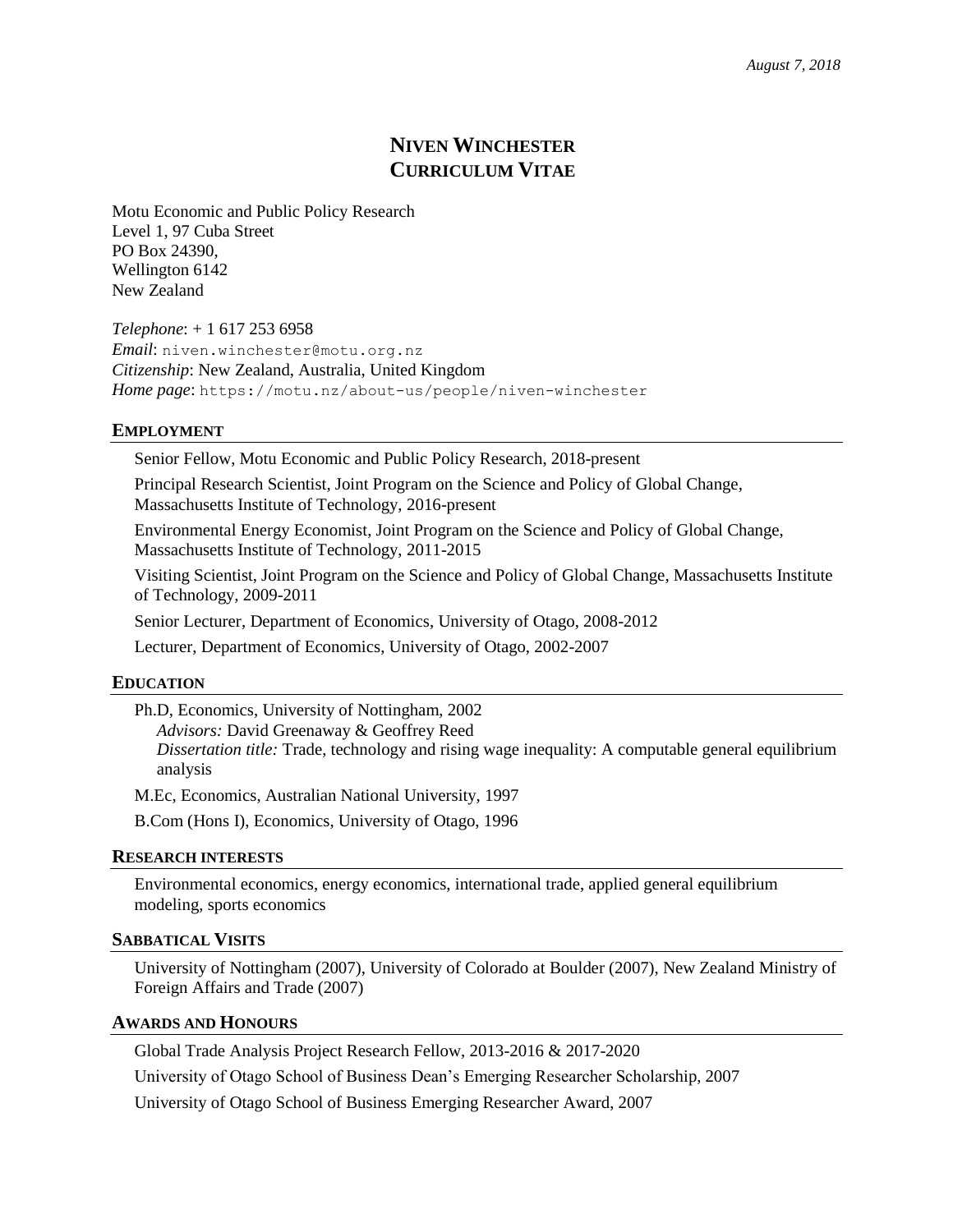#### **RESEARCH GRANTS**

General Motors, Principal Investigator, "The impact of climate policy in South Korea", 2016-2017 (\$250,000)

Tata Center for Technology and Design, Principal Investigator, "Low carbon development pathways for India", 2016-2017 (\$50,000)

BP, Principal investigator, "The commercial potential of biofuels in a resource constrained world", 2012-2016 (\$1.6 million)

US Federal Aviation Administration, Co-investigator, "The sustainability of alternative fuels for aviation", 2012-2013 (\$680,000)

US Federal Aviation Administration, Principal investigator, "The impact of short-term aviation biofuel goals", 2012 (\$100,000)

US Federal Aviation Association, Co-investigator, "The relationship between aviation and the broader economy", 2009-2012 (\$1.1 million)

New Zealand Foundation for Research, Science and Technology, Co-investigator, "Tourism and aviation: Critical linkages", 2009-2012 (\$805,000)

EU Seventh Framework Programme, Co-investigator, "The impact of non-tariff measures on agri-food trade", 2009-2011 (€2.4 million)

University of Otago Research Grant, Principal investigator, "Trade and rising wage inequality", 2004 (\$20,000)

University of Otago School of Business Research Grant, Principal investigator, "The impact of trade liberalization on New Zealand", 2004 (\$5,000)

#### **PUBLICATIONS & PAPERS**

 $\overline{\phantom{a}}$ 

**Journal Articles** [Australian Business Deans Council quality score] †

- 1. Winchester, N. (2018). Can tariffs be used to enforce Paris climate commitments? *World Economy*, [https://doi.org/10.1111/twec.12679.](https://doi.org/10.1111/twec.12679) [A]
- 2. Zhang, D., J. Caron, and N. Winchester (2018). Sectoral aggregation bias in the accounting of energy and emissions embodied in trade and consumption, *Journal of Industrial Ecology*, [https://doi.org/10.1111/jiec.12734.](https://doi.org/10.1111/jiec.12734) [A]
- 3. Winchester, N., K. Ledvina, K. Strzepek, J.M. Reilly (2018). The impact of water scarcity on food, bioenergy and deforestation, *Australian Journal of Agricultural and Resource Economics*, 62 (3), 327-351. [A]
- 4. Ledvina, K, N. Winchester, K. Strzepek, and JM Reilly (2018). New data for representing irrigated agriculture in economy-wide models, *Journal of Global Economic Analysis*, 3(1), 122-155.
- 5. Winchester, N. and K. Ledvina (2017). The impact of oil prices on bioenergy, emissions and land use, *Energy Economics*, 65, 219-227. [A\*]
- 6. Zhang, X., N. Winchester, and X. Zhang (2017). The future of coal in China, *Energy Policy*, 110, 644-652. [A]
- 7. Winchester, N. (2017). Is it time to shake up Nation Football League standings? *International Journal of Sports Finance*, 12, 32-48.

<sup>†</sup> Where possible, journals are classified according to the 2016 Australian Business Deans Council quality list. Journals not included in this list are rated using the 2010 Excellence in Research for Australia journal classifications. Journals not included in either list are unrated.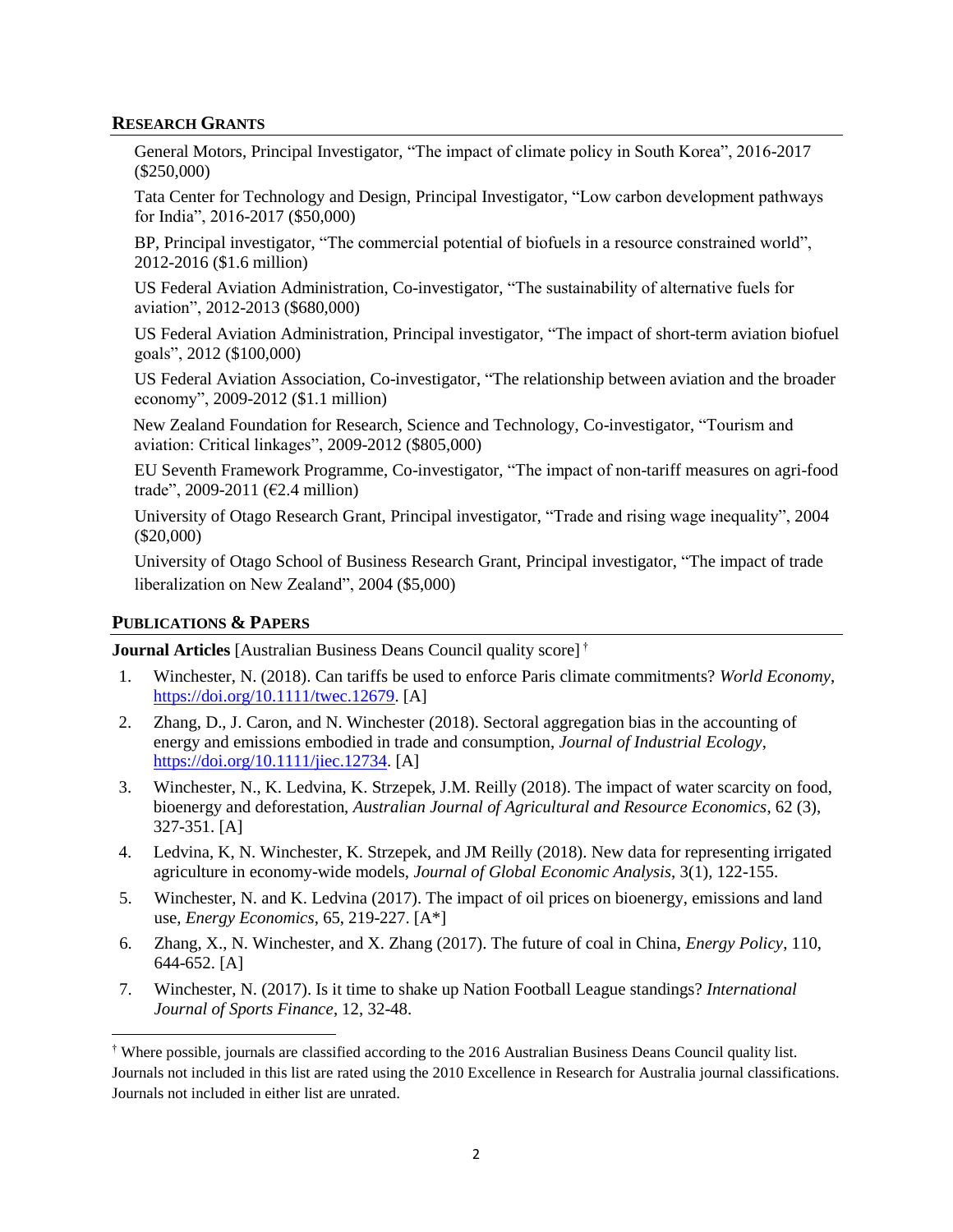- 8. Gavard, C., Winchester, N. and S. Paltsev (2016). Limited trading of emissions permits as a climate cooperation mechanism? US-China and EU-China Examples, *Energy Economics*, 58, 95-104. [A\*]
- 9. Qi, T., N. Winchester, D. Zhang, X. Zhang and V.J. Karplus (2016). An analysis of China's climate policy using the China-in-Global Energy Model, *Economic Modeling*, 52(B), 650-660. [A]
- 10. Winchester, N. and J.M. Reilly (2015). The feasibility, costs, and environmental implications of large-scale biomass energy, *Energy Economics*, 51, 188-203. [A\*]
- 11. Lenten, L. and N. Winchester (2015). Secondary Behavioural incentives: bonus points and rugby professionals, *Economic Record*, 91, 386-398. [A]
- 12. Winchester, N., R. Malina, M. Staples and S.R.H. Barrett (2015). The impact of advanced biofuels on aviation emissions and operations in the United States, *Energy Economics*, 49, 482-491. [A\*]
- 13. Caron, J., S. Rausch and N. Winchester (2015). Leakage from subnational climate initiatives: The case of California, *The Energy Journal*, 36(2), 167-190. [A]
- 14. Qi, T., N. Winchester, V.J. Karplus and X. Zhang (2014). Will economic restructuring in China reduce trade-embodied CO<sup>2</sup> emissions? *Energy Economics*, 42, 204-212. [A\*]
- 15. Owen, D. and N. Winchester (2014). The impact of US fresh milk production standards on dairy trade, *Journal of Policy Modeling*, 36(6), 1008-1021. [A]
- 16. Winchester, N. (2014). Should bonus points be included in the Six Nations Championship? *New Zealand Economic Papers*, 48(1), 96-101. [B]
- 17. Winchester, N., D. McConnachie, C. Wollersheim, and I.A. Waitz (2013). Economic and emissions impacts of renewable fuel goals for aviation in the US, *Transportation Research Part A: Policy and Practice*, 58, 116-128. [A\*]
- 18. Winchester, N. and S. Rausch (2013). A numerical investigation of the potential for negative emissions leakage, *American Economic Review Papers and Proceedings*, 103(3), 320-325. [A\*]
- 19. Blanc, É. and N. Winchester (2013). The impact of the EU Emissions Trading System on air passenger arrivals in the Caribbean, *Journal of Travel Research*, 52(3), 353-363. [A\*]
- 20. Winchester, N., C. Wollersheim, R. Clewlow, N.C. Jost, S. Paltsev, J.M. Reilly and I.A. Waitz (2013). The impact of climate policy on US aviation, *Journal of Transport Economics and Policy*, 47(1), 1-15. [A]
- 21. Winchester, N. and R. Stefani (2013). An innovative approach to National Football League standings using bonus points, *Applied Economics*, 45(1), 123-134. [A]
- 22. Winchester, N. (2012). The impact of border carbon adjustments under alternative producer responses, *American Journal of Agricultural Economics*, 94(2), 354-359. [A\*]
- 23. Winchester N., *et al.* (2012). The impact of regulatory heterogeneity on agri-food trade, *World Economy*, 35(8), 973-993. [A]
- 24. Malina, R., D. McConnachie, N. Winchester, C. Wollersheim, S. Paltsev and I.A. Waitz (2012). The impact of the European Emissions Trading System on US aviation, *Journal of Air Transport Management*, 19, 36-41. [B]
- 25. Zaks, D.P.M., N. Winchester, C.J. Kucharik, C.C. Barford, S. Paltsev, and J.M. Reilly (2011). Contribution of anaerobic digesters to emissions mitigation under US climate policy, *Environmental Science and Technology*, 45(16), 6735-6742. [A\*]
- 26. Winchester, N., S. Paltsev and J.M. Reilly (2011). Will border carbon adjustments work? *The B.E. Journal of Economic Analysis & Policy*, 11(1) (Topics), Article 7. [A]
- 27. Duval, D.T. and N. Winchester (2011). Cost-sharing in air service provision, *Journal of Air Law and Commerce*, 76, 77-96. [A]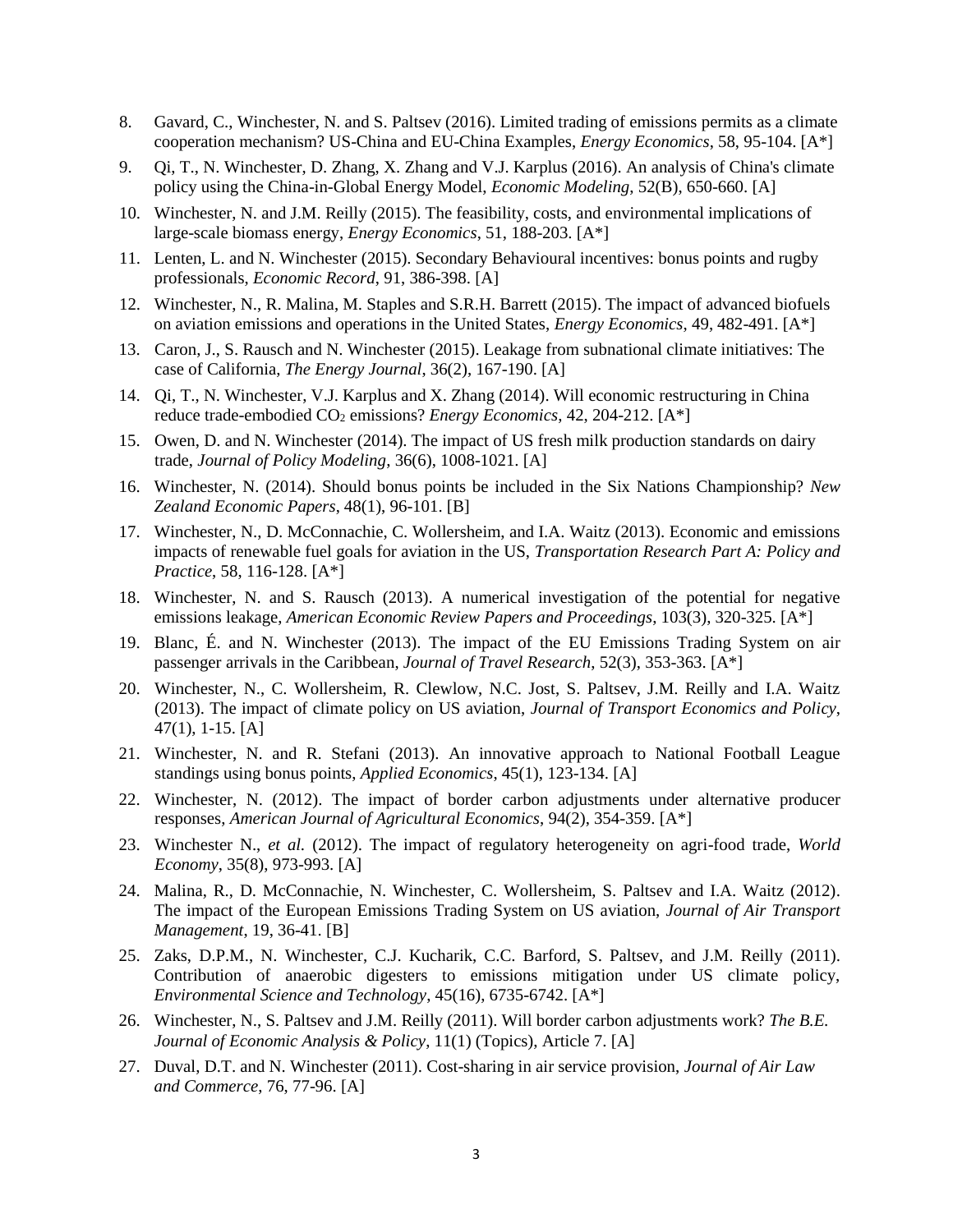- 28. Gavard, C., N. Winchester, H.D. Jacoby and S. Paltsev (2011). What to expect from sectoral trading: A US-China example, *Climate Change Economics*, 2(1), 9-26. [B]
- 29. Paltsev, S. et al. (2011). The future of US natural gas production, use, and trade. *Energy Policy*, 39(9), 5309-5321. [A]
- 30. Lenten, L.J.A. and N. Winchester (2010). Optimal bonus points in the Australian Football League, *Economic Papers*, 29(4), 407-420. [B]
- 31. Ballingall, J. and N. Winchester (2010). Food miles: Starving the poor? *World Economy*, 33(10), 1201-1217. [A]
- 32. Charteris, G. and N. Winchester (2010). Dairy disaggregation and joint production in an economywide model, *Australian Journal of Agricultural and Resource Economics*, 54(4), 491-507. [A]
- 33. Winchester, N., S. Paltsev, J. Morris and J.M. Reilly (2010). Costs of mitigating climate change in the United States, *Annual Review of Resource Economics*, 2, 257-273. [A]
- 34. Winchester, N. (2009). Is there a dirty little secret? NTBs and the gains from trade, *Journal of Policy Modeling*, 31(6), 819-834. [B]
- 35. Winchester, N. (2008). Searching for the smoking gun: Did trade hurt unskilled workers? *Economic Record*, 84, 141-156. [A]
- 36. Winchester, N. (2008). Shifting the 'goal posts': Optimizing the allocation of competition points for sporting contests, *Journal of Quantitative Analysis in Sports*, 4(4), ISSN (Online) 1559-0410, DOI: 10.2202/1559-0410.1119.
- 37. Winchester, N. and D. Greenaway (2007). Rising wage inequality and capital-skill complementarity, *Journal of Policy Modeling*, 29(1), 41-54. [A]
- 38. Winchester, N. (2006). A classroom tariff setting game, *Journal of Economic Education*, 37(4), 431-441.[B]
- 39. Winchester, N., D. Greenaway and G.V. Reed (2006). Skill classification and the effect of trade on wage inequality, *Review of World Economics/Weltwirtschaftliches Archiv,* 142(2), 287-306. [B]
- 40. Winchester, N. (2006). Liberating Middle Earth: How will changes in the global trading system affect New Zealand? *New Zealand Economic Papers*, 40(1), 45-79. [B]

#### **Book Chapters**

- 41. Winchester, N. (2008). Trade and rising wage inequality: What can we learn from a decade of computable general equilibrium analysis? In: D. Greenaway, R. Upward and P. Wright (eds), *Globalisation and Labour and Market Adjustment*, Palgrave Macmillan, Basingstoke, pp. 54-72.
- 42. Richardson, M. and N. Winchester (2008). More (or less) on necessarily welfare-enhancing free trade areas, In N. Van Long, M. Tawada and B. Tran-Nam Atax (eds), *Globalization and Emerging Issues in Trade Theory and Policy, Frontiers of Economics and Globalization,* Volume 5, Emerald: Bingley, pp. 121-138.
- 43. Winchester N. and M. Richardson (2005). ANZUS free trade agreements: Results from a global model, In S. Jayasuriya (ed.), *Trade Policy Reforms: Papers in Honour of Professor Peter Lloyd, Volume 1,* Edward Elgar: Northampton, pp. 153-179.

# **Working Papers** (not published elsewhere)

- 44. Winchester, N. and J.M. Reilly (2018). The economic and emissions benefits of engineered wood products in a low-carbon future, Joint Program on the Science and Policy of Global Change, Report No. 331, Massachusetts Institute of Technology, Cambridge, MA. [\(https://globalchange.mit.edu/publication/17082\)](https://globalchange.mit.edu/publication/17082)
- 45. Winchester, N. and J.M. Reilly (2018). The Economic, Energy and emissions impacts of climate policy in South Korea, Joint Program on the Science and Policy of Global Change, Report No. 328,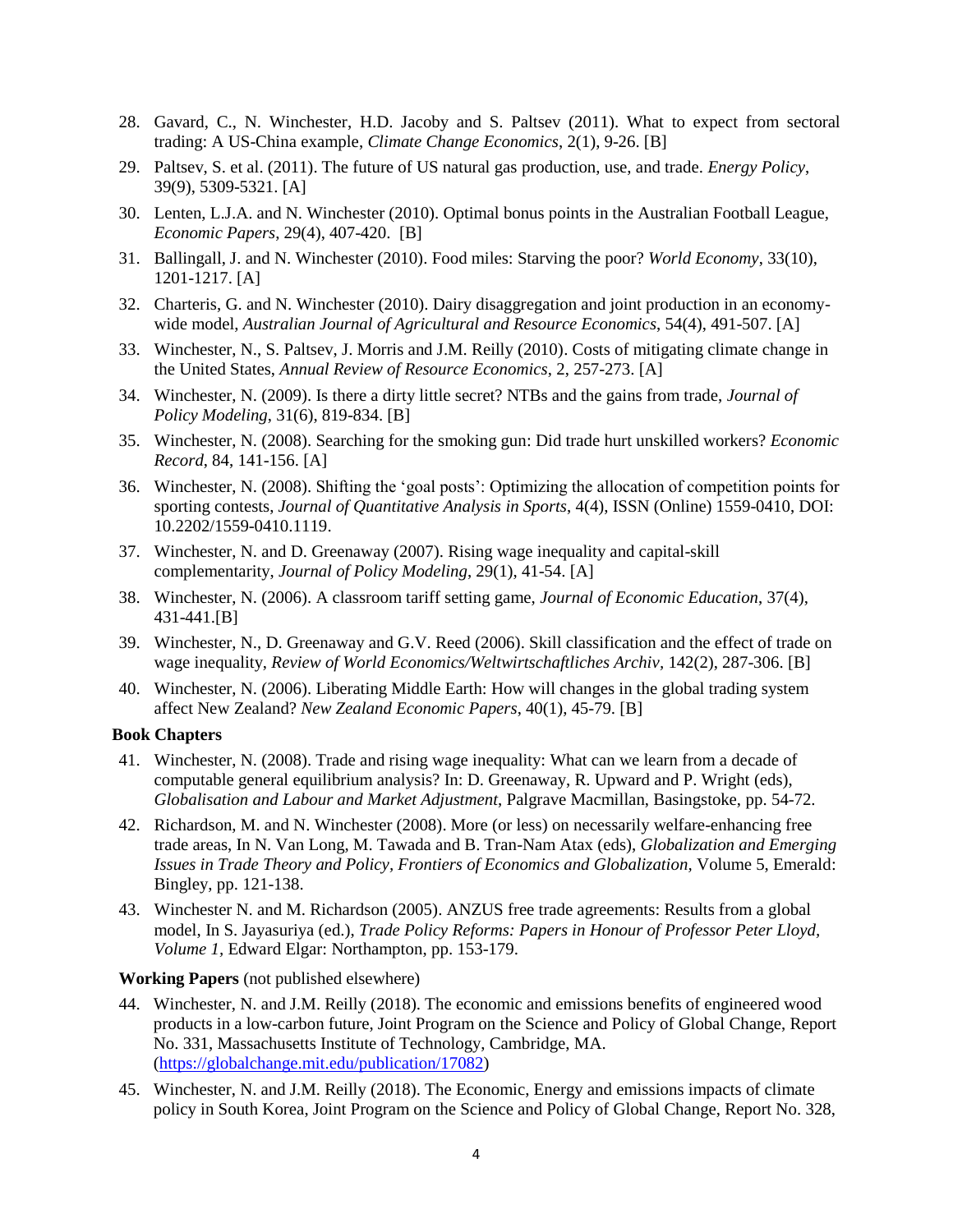Massachusetts Institute of Technology, Cambridge, MA. [\(https://globalchange.mit.edu/publication/16975\)](https://globalchange.mit.edu/publication/16975)

- 46. Singh, A., N. Winchester, and V.J. Karplus (2017). Evaluating India's climate targets: the implications of economy-wide and sector specific policies, Joint Program on the Science and Policy of Global Change, Report No. 327, Massachusetts Institute of Technology, Cambridge, MA. [\(https://globalchange.mit.edu/publication/16924\)](https://globalchange.mit.edu/publication/16924)
- 47. Winchester, N. (2017). A Win-win solution to abate aviation  $CO<sub>2</sub>$  emissions, Joint Program on the Science and Policy of Global Change, Report No. 318, Massachusetts Institute of Technology, Cambridge, MA. [\(https://globalchange.mit.edu/publication/16754\)](https://globalchange.mit.edu/publication/16754)

#### **Other Publications**

- 48. Ledvina, K. and N. Winchester (2018). The use of quantitative models to assess the impacts of carbon market integration, In J. Ewing (ed.), *Carbon Market Cooperation in Northeast Asia: Assessing Challenges and Overcoming Barriers*, An Asia Society Policy Institute Report, pp. 50- 61.( [https://asiasociety.org/sites/default/files/2018-07/Chapter%205.pdf\)](https://asiasociety.org/sites/default/files/2018-07/Chapter%205.pdf)
- 49. Winchester, N. (2016). Scoring points: How statistics helped change a rugby competition, *Significance*, 13(5), 38-41. [\(https://rss.onlinelibrary.wiley.com/doi/full/10.1111/j.1740-](https://rss.onlinelibrary.wiley.com/doi/full/10.1111/j.1740-9713.2016.00965.x) [9713.2016.00965.x\)](https://rss.onlinelibrary.wiley.com/doi/full/10.1111/j.1740-9713.2016.00965.x)
- 50. Winchester, N. (2016). Will England's rugby team redeem itself at the Six Nations Championship? *Significance* Online, February 4. [\(https://www.statslife.org.uk/sports/2668-will-the-english-rugby](https://www.statslife.org.uk/sports/2668-will-the-english-rugby-team-redeem-itself-at-the-six-nations-championships)[team-redeem-itself-at-the-six-nations-championships\)](https://www.statslife.org.uk/sports/2668-will-the-english-rugby-team-redeem-itself-at-the-six-nations-championships)
- 51. Winchester, N. (2015). Who will win the Rugby World Cup? The (semi) final reckoning? *Significance* Online, October 22. [\(https://www.statslife.org.uk/sports/2524-who-will-win-the](https://www.statslife.org.uk/sports/2524-who-will-win-the-rugby-world-cup-the-semi-final-reckoning)[rugby-world-cup-the-semi-final-reckoning\)](https://www.statslife.org.uk/sports/2524-who-will-win-the-rugby-world-cup-the-semi-final-reckoning)
- 52. Winchester, N. (2015). Who will win the Rugby World Cup? *Significance* Online, September 27. [\(http://www.statslife.org.uk/sports/2417-who-will-win-the-rugby-world-cup\)](http://www.statslife.org.uk/sports/2417-who-will-win-the-rugby-world-cup)
- 53. Winchester, N. (2013). Will bonus points improve the Six Nations Championship? *Significance* Online, March 14. [\(http://www.statslife.org.uk/sports/457-will-bonus-points-improve-the-six](http://www.statslife.org.uk/sports/457-will-bonus-points-improve-the-six-nations-championship)[nations-championship\)](http://www.statslife.org.uk/sports/457-will-bonus-points-improve-the-six-nations-championship)
- 54. Winchester, N. (2012). Review of C. Davidson and S.J. Matusz, International Trade with Equilibrium Unemployment, *Australian Economic History Review*, 52(2), 209-210. [A]
- 55. Winchester, N. (2007). Rugger Me! Is it time to shift the goal posts? *EcoNZ@Otago*, 19, August, 7- 9.
- 56. Winchester, N. (2007). Food miles: Mistruths and misconceptions, *University of Otago Magazine*, 18, October, 15.
- 57. Winchester, N. (2007). Kilometres and kiwifruit: Evaluating the food miles debate, *EcoNZ@Otago*, 18, February, 1-3.
- 58. Winchester, N. (2006). Don't let the sun go down on trade negotiations! *EcoNZ@Otago*, 17, 8-10.
- 59. Winchester, N. (2005). Liberating Middle Earth: Trade liberalisation and New Zealand, *EcoNZ@Otago*, 14, February, 7-9.
- 60. Winchester, N. (2004). What's up with the Kiwi Dollar? *University of Otago Magazine*, June, 17.
- 61. Winchester, N. (2004). Lessons for trade liberalisation from the death of Lee Kyung Hae, *EcoNZ@Otago*, 12, February, 1-3.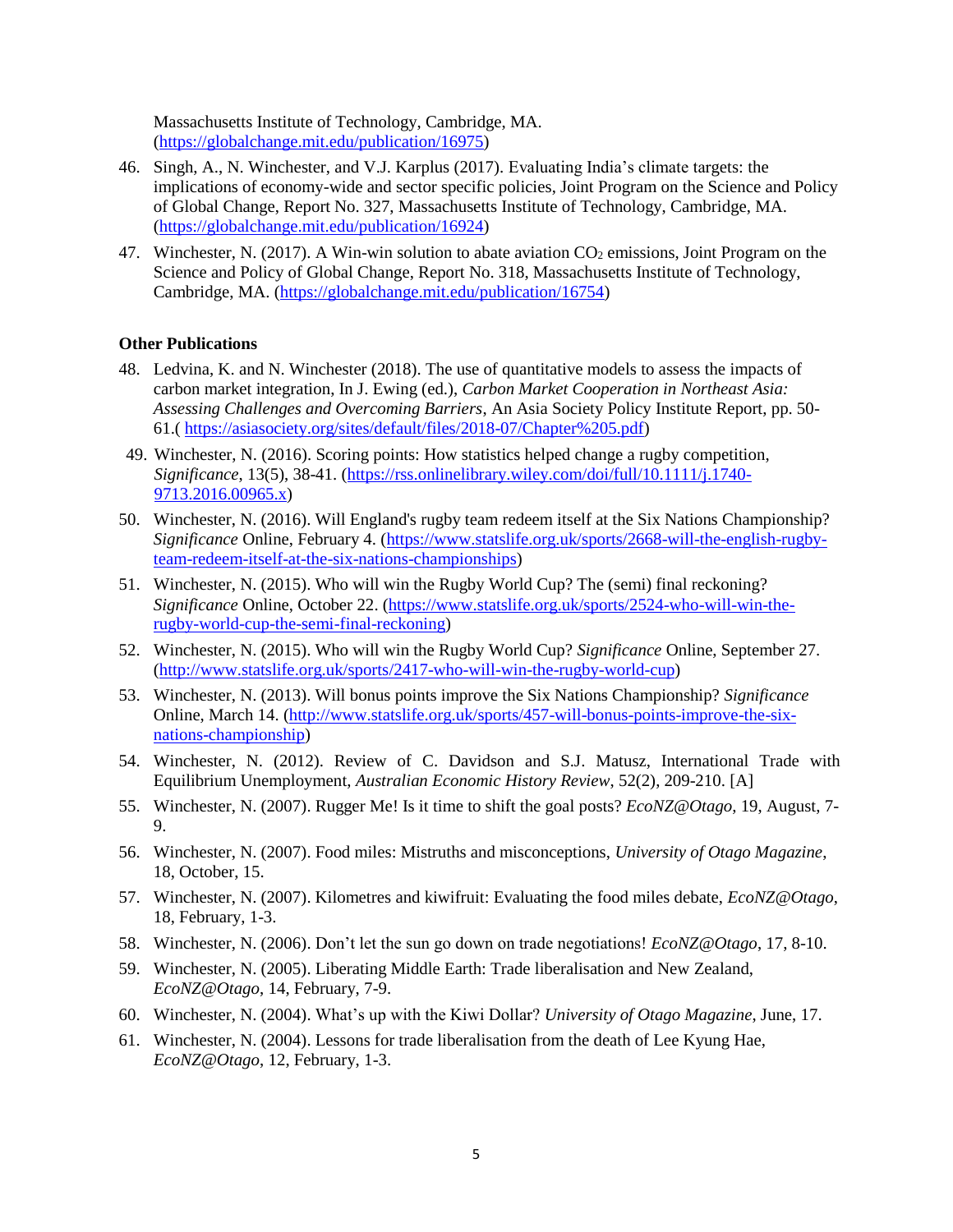#### **REVIEWING FOR JOURNALS**

*Applied Energy, Australian Economic Papers, Australian Journal of Agricultural and Resource Economics, B.E. Journal of Economic Analysis and Policy, China Economic Review, Climate Change Economics, Climate Policy, Ecological Economics, Economic Record, Energy Economics, Environmental and Resource Economics, Global Environmental Change, International Journal of Sports Finance, International Journal of Sustainable Transportation, Journal of the Association of Environmental and Resource Economics, Journal of Business and Economic Studies, Journal of Environmental Economics and Management, Journal of International Economics, Journal of Quantitative Analysis in Sports, Management Science, Nature Climate Change, New Zealand Economic Papers, Proceedings of the National Academy of Sciences, Production and Operations Management, Resource and Energy Economics, Review of Environmental Economics and Policy, Review of International Economics, Transportation Research Part A: Policy and Practice, Transportation Research Part B: Methodological, World Economy*

# **CONFERENCE ACTIVITIES**

# **Invited Conference/Workshop Presentations**

Harvard Kennedy School, Commercializing Second-generation biofuels, Cambridge, MA, November 13-14, 2014.

Shanghai University of International Business and Economics (SUIBE) and Konrad-Adenauer-Stiftung conference on Trade and Climate Change, Shanghai, China, November 23, 2013.

United States Council for International Business Green Economies Dialogue Luncheon Round Table, New York, NY, September 26, 2013.

Energy Modeling Forum Climate Change Impacts and Integrated Assessment, Snowmass, Colorado, July 23-August 3, 2012; July 22-August 2, 2013.

United Nations Fourth Expert Group Meeting on Understanding the Potential Economic Impacts of Climate Change in Latin America and the Caribbean, Port of Spain, Trinidad and Tobago, December 5-6, 2011.

XXXI MIT Global Change Forum: Confronting Domestic and Global Climate Strategies, Unversite Catholiqué de Louvain, Brussels, October 20-22, 2010.

Electricity Policy Research Group (University of Cambridge) & Center for Energy and Environmental Policy (Massachusetts Institute of Technology) Joint Annual Conference, Berlin, July 15-16, 2010.

OECD Expert Workshop on Non-Tariff Measures in Agri-Food Trade, Paris, September 12-14, 2007.

#### **Other Conference Presentations**

Conference on Global Economic Analysis (Lübeck, 2005; Addis Ababa, 2006; West Lafayette, IN, 2007; Helsinki, 2008; Penang, 2010; Venice, 2011; Geneva, 2012; Shanghai, 2013; Dakar, 2014; Melbourne, 2015; Washington DC, 2016, West Lafayette, IN, 2017, Cartagena, 2018)

Agricultural and Applied Economics Association Annual Meeting (Pittsburgh, PA, 2011; San Francisco, 2015).

Allied Social Science Associations Annual Meeting (Denver, CO, 2011; Chicago, IL, 2012; San Diego, CA , 2013).

Australasian Trade Workshop (Dunedin, 2006, 2007, 2008 & 2009; Adelaide, 2011; Melbourne, 2013; Perth, 2014, Brisbane 2017).

EcoMod 2004: International Conference on Policy Modeling, Paris, 2004.

International Association of Energy Economists, 38<sup>th</sup> International Conference, Antalya, Turkey, 2015.

Midwest International Economics Group, Lawrence, KS, Fall, 2005 .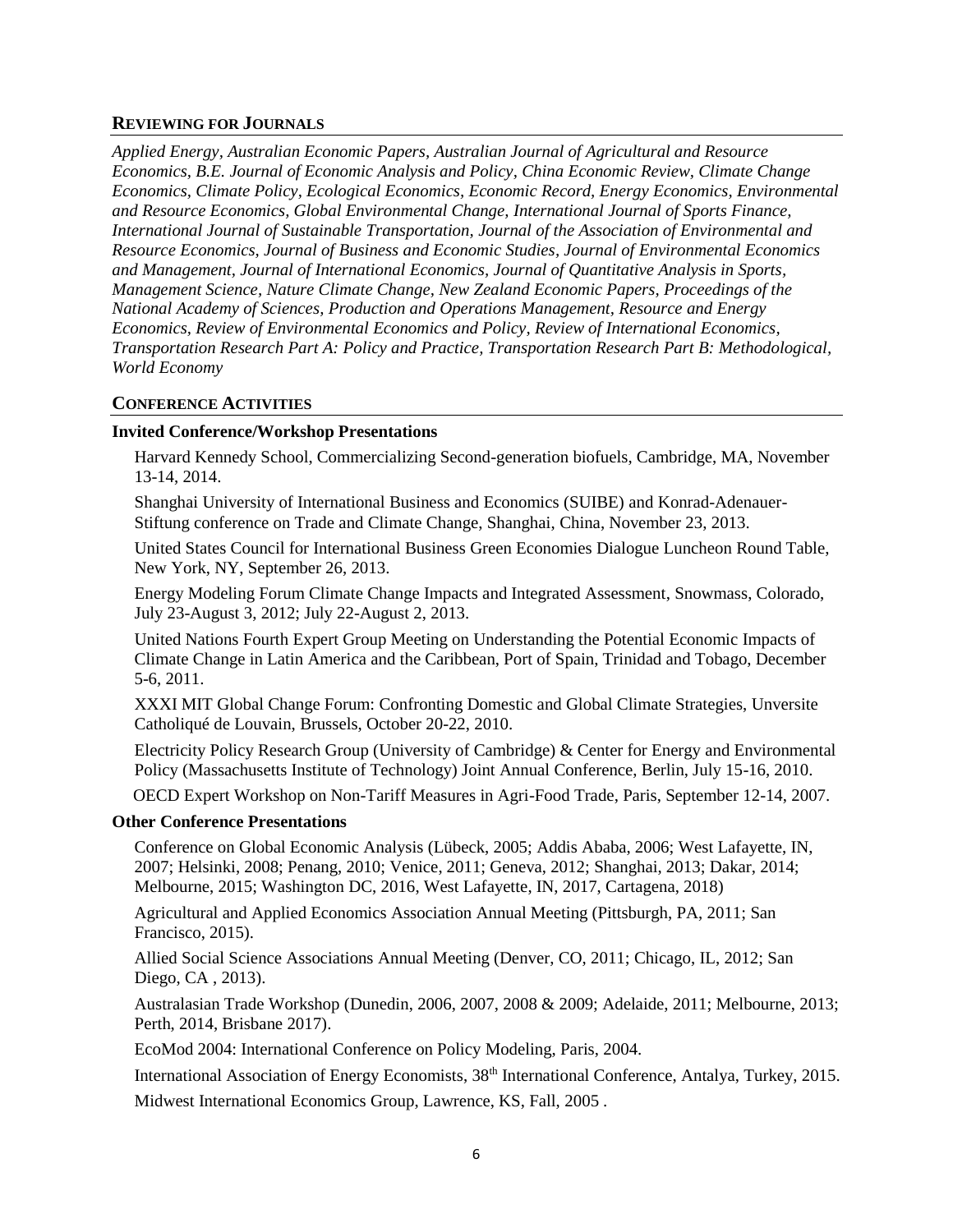New Zealand Association of Economists Annual Conference (Auckland, 2003; Wellington, 2008). The Institute of Mathematics and its Applications, 2<sup>nd</sup> International Conference in Mathematics in Sport, Groningen, 2009.

Western Economic Association 86<sup>th</sup> Annual Conference, San Francisco, CA, 2012.

# **INVITED SEMINAR PRESENTATIONS**

European Commission Institute for Prospective Technological Studies (2015 & 2018), ETH (Swiss Federal Institute of Technology) Zürich (2012 & 2017), Iowa State University (2015), European Commission Institute for Prospective Technological Studies (2015), Colorado College (2014), University of Colorado at Colorado Springs (2014), Purdue University (2014), ETH (Swiss Federal Institute of Technology) Zürich (2012), University of Colorado at Boulder (2007 & 2012), Syracuse University (2011), Massachusetts Institute of Technology (2009, 2010, 2011 & 2012), University of Western Australia (2010), University of Auckland (2009), Australian National University (2009), University of New South Wales (2009), La Trobe University (2007), University of Nottingham (2007), University of Wyoming (2007), University of Canterbury (2005), New Zealand Treasury (2005), New Zealand Ministry of Foreign Affairs and Trade (2005), Victoria University of Wellington (2004), University of Otago (2003, 2004, 2005, 2008 & 2013)

# **COURSES TAUGHT** (University of Otago)

Principles of microeconomics Principles of macroeconomics International economics International trade theory Microeconomic theory Advanced topics in microeconomics **Econometrics** 

# **GRADUATE STUDENT SUPERVISION**

Singh, A. "Low carbon development pathways for India," Master of Science, Massachusetts Institute of Technology, 2016-2017 (Awarded the best master's thesis in the Technology & Public Policy Program for the 2016-17 academic year)

Koska, O. "Joint ventures versus greenfield investment," Doctor of Philosophy, University of Otago, 2006-2010

Ryan, D. "The winners and losers from trade liberalisation in the South Pacific," Master of International Studies, University of Otago, 2003-2004

Lau, E., "The economic impact of the Closer Economic Partnership Agreement on Hong Kong," Master of International Studies, University of Otago, 2003-2004

# **CONSULTING**

Vivid Economics, 2016 & 2017, 2018

New Zealand Institute of Economic Research, 2009

Japan External Trade Organisation, New Zealand, 2008 & 2009

PricewaterhouseCoopers, New Zealand, 2007-2008

New Zealand Institute, 2007-2008